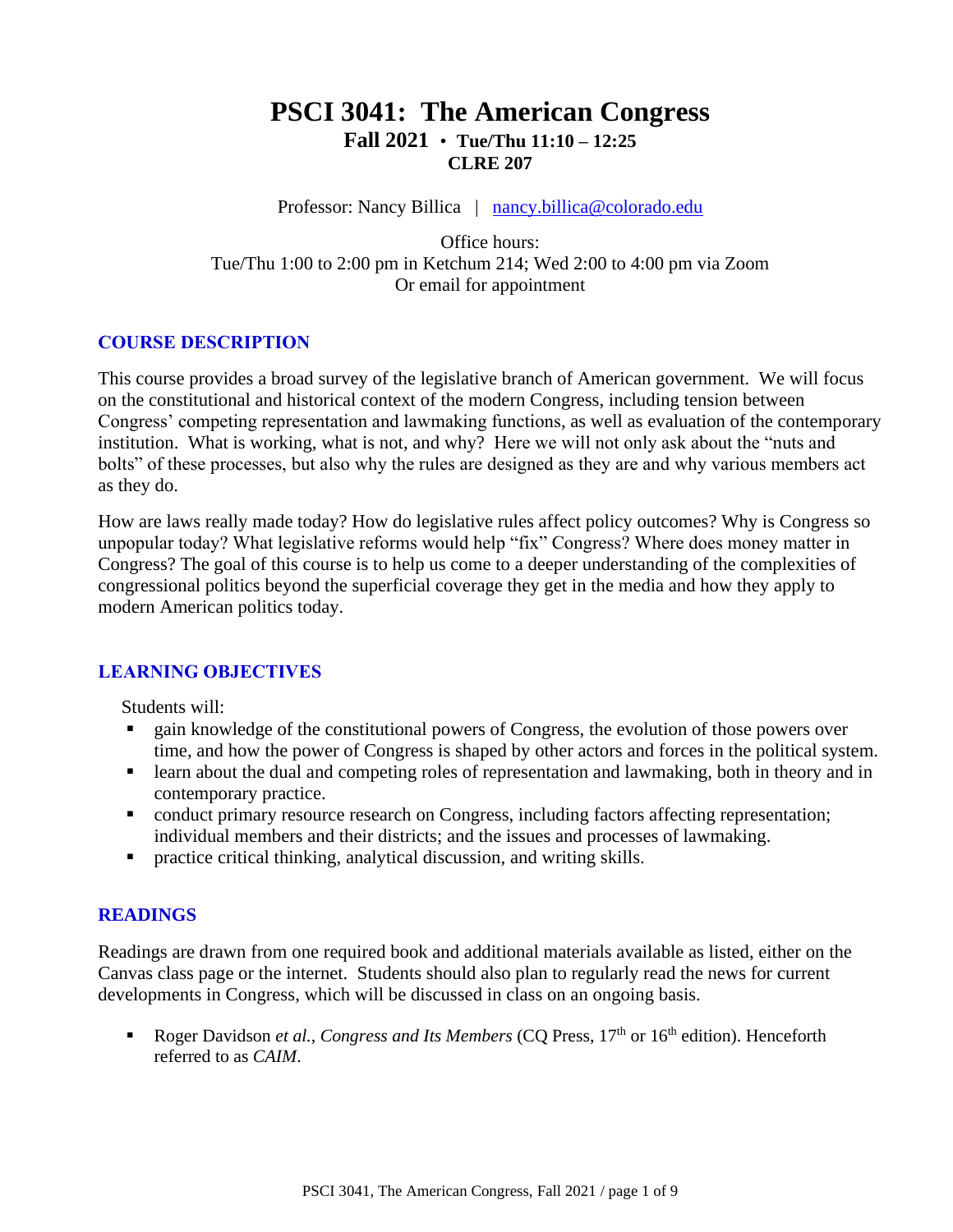# **COURSE REQUIREMENTS**

| Date Due                                   | <b>Assignments</b>                                                                                                                                                                                                                                                                                                                                                                                                                                                                                                                                | Grading |
|--------------------------------------------|---------------------------------------------------------------------------------------------------------------------------------------------------------------------------------------------------------------------------------------------------------------------------------------------------------------------------------------------------------------------------------------------------------------------------------------------------------------------------------------------------------------------------------------------------|---------|
| See schedule<br>for due dates              | <b>Reading-based Quizzes</b><br>A total of 9 short quizzes across the semester; lowest score dropped.<br>Quizzes taken on Canvas, drawing on required readings.                                                                                                                                                                                                                                                                                                                                                                                   | 16%     |
| Thu, Sept 16<br>Thu, Oct 14<br>Thu, Nov 11 | <b>Three Analytical Writing Assignments</b><br>Analytical writing assignments will involve use of a variety of source<br>materials for examining key questions related to the US Congress.<br>Goals: To guide and motivate individual research and investigation; to<br>stimulate critical thinking and writing; and to spark class discussion<br>and learning from shared findings. Requirements posted to Canvas at<br>least two weeks in advance of due date; be sure to allot plenty of time<br>to complete multiple parts. (20 percent each) | 60%     |
| Tue, Dec 14                                | Final Assignment $-$ a two-part assignment:<br>A. News Log: semester-long project following developments in<br>Congress and requiring ongoing review and analysis.<br>B. Essay Response: specific requirements posted to Canvas at least<br>one week in advance of due date.                                                                                                                                                                                                                                                                      | 24%     |

# **CLASS POLICIES & EXPECTATIONS**

- **Classroom etiquette:** The basic rule is one of respect. The goal is to create a community where all feel free to participate in classroom discussion. As a class, we are all called to be open to the ideas and contributions of others and to thereby cultivate better knowledge and understanding. We should expect to disagree with each other on at least some issues of debate, but discussion and disagreement must be expressed in a manner that recognizes the dignity of all and is open to learning from other perspectives. Disrespectful language and/or behavior will not be tolerated.
- **Class communications:** Good communications are fundamental. Your professor will strive for clear and timely communications on the class schedule, materials, and assignments, and any changes to these as we proceed. This also means that students should feel free to ask questions and offer up comments on an ongoing basis. We should all plan to maintain clear and timely communications on changes in status due to illness or other issues. Specifically, plan to email as soon as possible to alert your professor about class absence or the need for assignment extensions or accommodations.
- **Class attendance & participation:** Students are expected to be in regular attendance and actively engaged. Regular attendance means arriving on time, remaining for the entire class session, and avoiding unnecessary absences. Active engagement means being attentive and fully participating in all aspects of classroom activity. More than four absences will result in a loss of points towards the final grade. All absences are treated the same regardless of circumstance. You do not need to provide a note or explanation for missed class. For extreme circumstances resulting in more than four absences (for hospitalization, quarantine, bereavement, etc.), please discuss with your instructor.
- **Canvas:** Plan to regularly check the class Canvas page for updated information, including announcements, schedule reminders and adjustments, assignment links, readings, and other supplemental materials.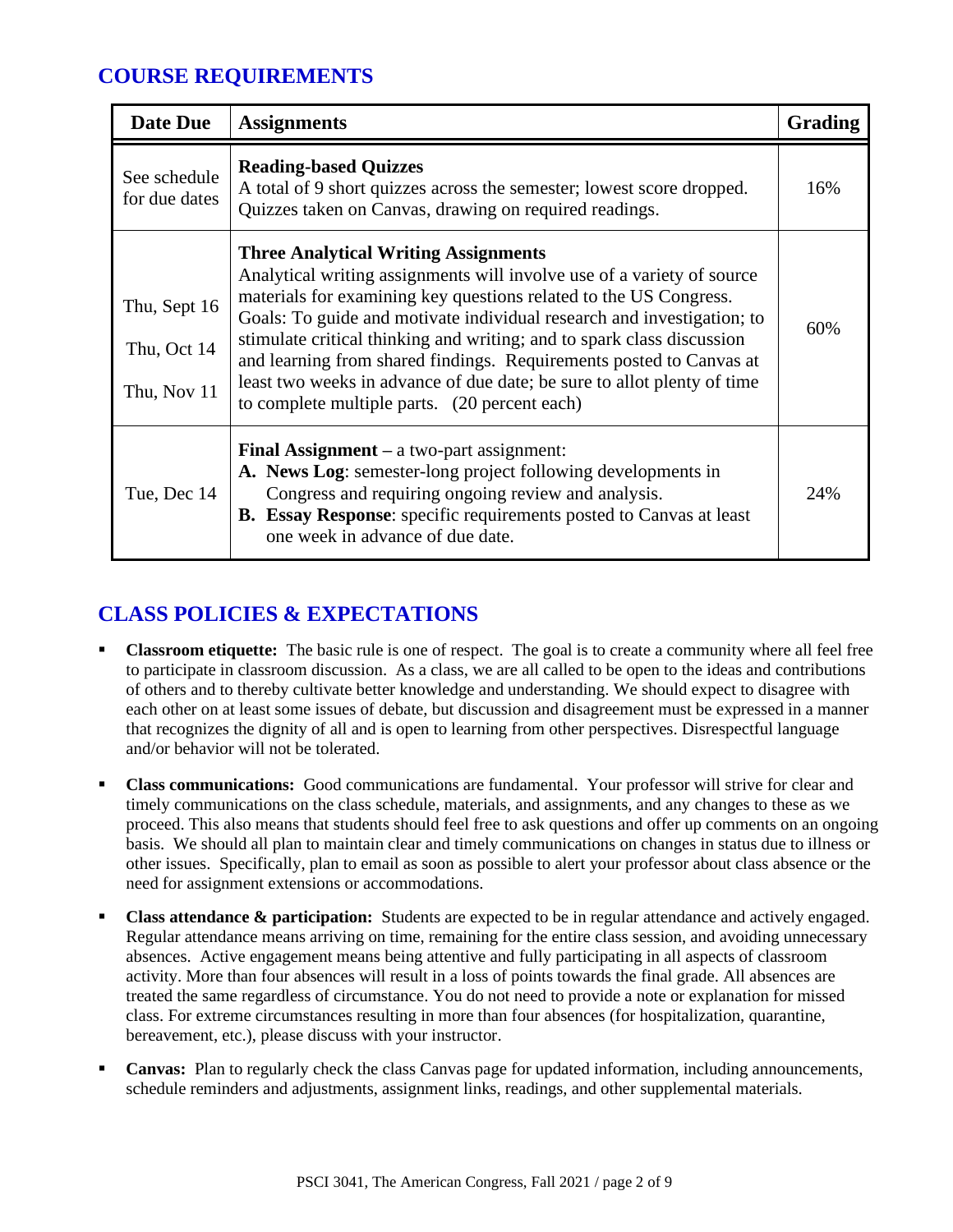## Grades:

**What grades are not**: They are not a reward or punishment; they are not a measure of effort; they do not represent the essence of who a student is as a person; they do not define what a student can or cannot achieve.

**What grades are**: They are a tool that is generally used for two interrelated purposes:

- 1. *To assess academic performance during the study of a particular subject or skill.* During this course, students have the responsibility for learning the subject or skill and for demonstrating that they have achieved that learning.
- 2. *To provide information for students so they can make decisions about changes theymay need to make in order to demonstrate they have achieved that learning*. Learning the subject is what matters, and grades are used to show to what degree students have shown that they have learned the subject.

## ▪ **Assignment submissions and due dates:**

- o Students are responsible for ensuring that assignments are successfully submitted to Canvas on time and in accessible format (.doc, .docx or .pdf). Be sure to check your document after submission to see that it is readable and that the correct document was uploaded. Back-up copies of assignments may be submitted via email if you're not sure Canvas is working.
- o Assignments are due on the due dates. Students with legitimate, documented reasons for missing an exam or assignment deadline should consult with the professor *prior to* the due date for alternative arrangements and exemption from late penalties.
- o In the absence of a pre-approved exception or documented emergency, late penalties apply, with deductions, as follows:
	- Submitted within 24 hours of the due date: -10%
	- For each additional day late: add an additional -10%
	- Assignments submitted 5 or more days overdue accepted at 50% credit
- **Public Health & Safety Requirements:** The expectation is that the Covid-19 pandemic will be under control and that campus life will be relatively free of restrictions. However, we are operating in conditions of continued uncertainty. Things could change. We will follow all guidelines announced by the university for maintaining public health and safety. Any necessary changes in scheduling or classroom practices will be announced as soon as possible.

# **UNIVERSITY POLICIES**

- **Classroom Behavior:** Both students and faculty are responsible for maintaining an appropriate learning environment in all instructional settings, whether in person, remote or online. Those who fail to adhere to such behavioral standards may be subject to discipline. Professional courtesy and sensitivity are especially important with respect to individuals and topics dealing with race, color, national origin, sex, pregnancy, age, disability, creed, religion, sexual orientation, gender identity, gender expression, veteran status, political affiliation or political philosophy. For more information, see the policies on [classroom behavior](http://www.colorado.edu/policies/student-classroom-and-course-related-behavior) and the [Student Conduct & Conflict Resolution policies.](https://www.colorado.edu/sccr/student-conduct)
- **COVID-19 Requirements**: As a matter of public health and safety due to the pandemic, all members of the CU Boulder community and all visitors to campus must follow university, department and building requirements and all public health orders in place to reduce the risk of spreading infectious disease. **Students who fail to adhere to these requirements will be asked to leave class, and students who do not leave class when asked or who refuse to comply with these requirements**

**will be referred to Student Conduct and Conflict Resolution**. For more information, see the "Policy on classroom behavior" and the related "Student Code of Conduct", outlined below. If you require accommodation because a disability prevents you from fulfilling these safety measures, please follow the steps in the "Accommodation for Disabilities" statement on this syllabus.

As of Aug. 13, 2021, **CU Boulder has returned to requiring masks in classrooms and laboratories regardless of vaccination status**. This requirement is a temporary precaution during the delta surge to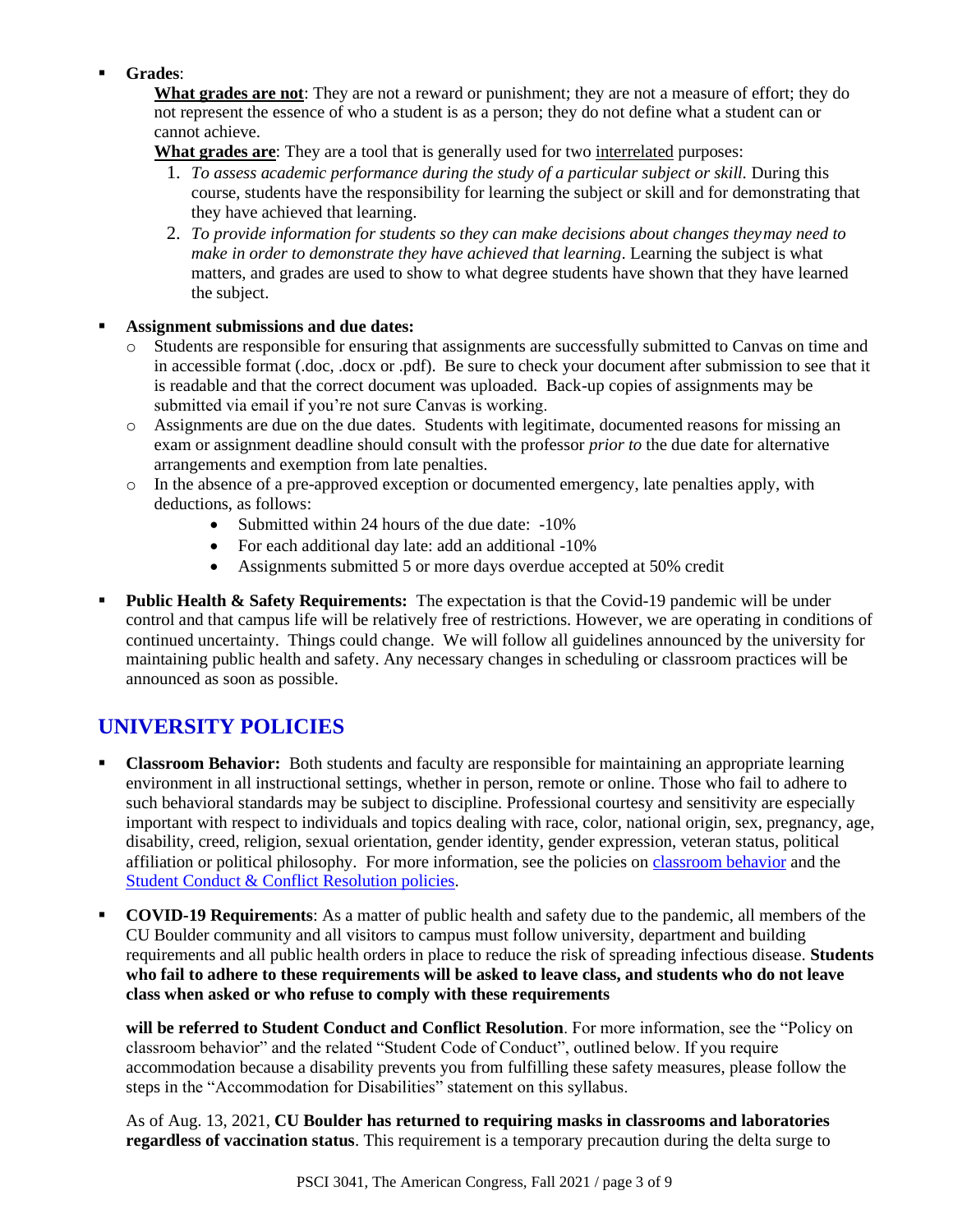supplement CU Boulder's COVID-19 vaccine requirement. Exemptions include individuals who cannot medically tolerate a face covering, as well as those who are hearing impaired or otherwise disabled or who are communicating with someone who is hearing impaired or otherwise disabled and where the ability to see the mouth is essential to communication. If you qualify for a mask-related accommodation, please follow the steps in the "Accommodation for Disabilities" statement on this syllabus. In addition, vaccinated instructional faculty who are engaged in an indoor instructional activity and are separated by at least 6 feet from the nearest person are exempt from wearing masks if they so choose.

**Students who have tested positive for COVID-19, have symptoms of COVID-19, or have had close contact with someone who has tested positive for or had symptoms of COVID-19 must stay home.** In this class, if you are sick or quarantined, be sure to alert the professor as soon as possible about absence due to illness or quarantine. Because of FERPA student privacy laws, students do not need to state the nature of their illness when alerting the professor. "Doctor's notes" are not needed to verify illness or medical appointments.

For more information and updates: <https://www.colorado.edu/covid-19>

- **Accommodation for Disabilities:** If you qualify for accommodations because of a disability, please submit your accommodation letter from Disability Services to your faculty member in a timely manner so that your needs can be addressed. Disability Services determines accommodations based on documented disabilities in the academic environment. Information on requesting accommodations is located on th[e Disability Services](https://www.colorado.edu/disabilityservices/)  [website.](https://www.colorado.edu/disabilityservices/) Contact Disability Services at 303-492-8671 or  $\frac{d \sin 6@{\rm colorado.edu}}{d \cos 2@{\rm colorado.edu}}$  for further assistance. If you have a temporary medical condition, see [Temporary Medical Conditions](http://www.colorado.edu/disabilityservices/students/temporary-medical-conditions) on the Disability Services website.
- **Preferred Student Names and Pronouns:** CU Boulder recognizes that students' legal information doesn't always align with how they identify. Students may update their preferred names and pronouns via the student portal; those preferred names and pronouns are listed on instructors' class rosters. In the absence of such updates, the name that appears on the class roster is the student's legal name.
- **Honor Code:** All students enrolled in a University of Colorado Boulder course are responsible for knowing and adhering to the Honor Code academic integrity policy. Violations of the Honor Code may include, but are not limited to: plagiarism, cheating, fabrication, lying, bribery, threat, unauthorized access to academic materials, clicker fraud, submitting the same or similar work in more than one course without permission from all course instructors involved, and aiding academic dishonesty. All incidents of academic misconduct will be reported to the Honor Code [\(honor@colorado.edu\)](mailto:honor@colorado.edu); 303-492-5550). Students found responsible for violating the academic integrity policy will be subject to nonacademic sanctions from the Honor Code as well as academic sanctions from the faculty member. Additional information regarding the Honor Code academic integrity policy can be found on the [Honor Code website.](https://www.colorado.edu/osccr/honor-code)
- **EXUAL MISCONDUCT, Discrimination, Harassment and/or Related Retaliation:** The University of Colorado Boulder (CU Boulder) is committed to fostering an inclusive and welcoming learning, working, and living environment. CU Boulder will not tolerate acts of sexual misconduct (harassment, exploitation, and assault), intimate partner violence (dating or domestic violence), stalking, or protected-class discrimination or harassment by or against members of our community. Individuals who believe they have been subject to misconduct or retaliatory actions for reporting a concern should contact the Office of Institutional Equity and Compliance (OIEC) at 303-492-2127 or email [cureport@colorado.edu.](mailto:cureport@colorado.edu) Information about OIEC, university policies[, reporting options,](https://www.colorado.edu/oiec/reporting-resolutions/making-report) and the campus resources can be found on the [OIEC website.](http://www.colorado.edu/institutionalequity/) Please know that faculty and graduate instructors have a responsibility to inform OIEC when made aware of incidents of sexual misconduct, dating and domestic violence, stalking, discrimination, harassment and/or related retaliation, to ensure that individuals impacted receive information about their rights, support resources, and reporting options.
- **Religious Holidays:** Campus policy regarding religious observances requires that faculty make every effort to deal reasonably and fairly with all students who, because of religious obligations, have conflicts with scheduled exams, assignments or required attendance. In this class, plan to communicate your status as soon as possible via email to your professor so that any assignment extensions may be adopted.

See the [campus policy regarding religious observances](http://www.colorado.edu/policies/observance-religious-holidays-and-absences-classes-andor-exams) for full details.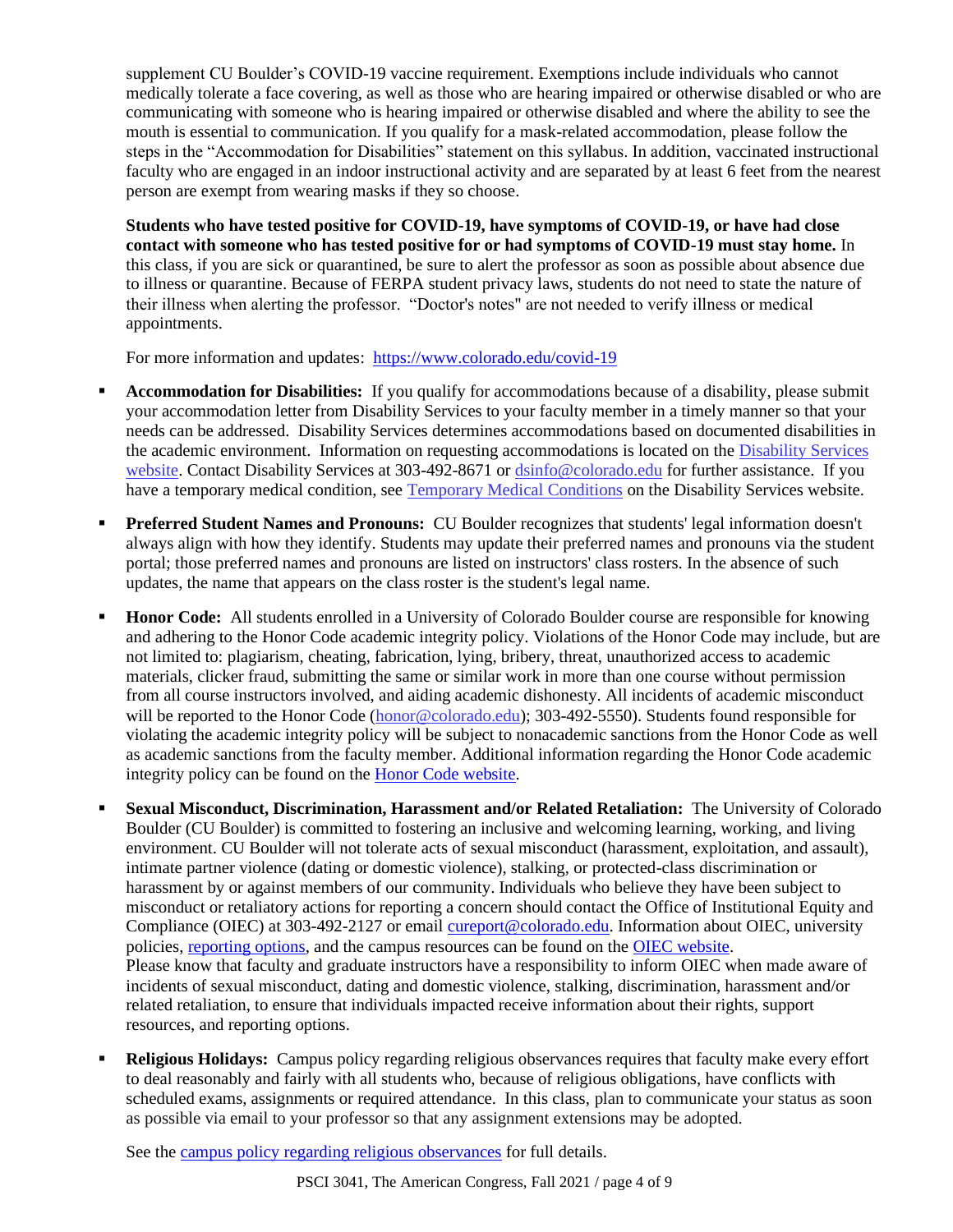## **PSCI 3041 FALL 2021 CLASS SCHEDULE & ASSIGNMENTS**

*\*\*\* subject to change \*\*\**

Note: Readings listed as "CAIM" refer to the text, *Congress and Its Members* (Davidson, et al, any edition); other readings available on Canvas or on the internet.

## **Week 1 (Aug 24 & 26): Introduction & overview of the contemporary Congress**

#### **Readings**

- CAIM, Chapter 1
- **•** Casey Burgat, "The House asked members for their ideas to make Congress work better. This is [what they suggested,](https://www.brookings.edu/blog/fixgov/2018/09/21/the-house-asked-members-for-their-ideas-to-make-congress-work-better-this-is-what-they-suggested/)" Brookings Institution, September 21, 2018.
- Congressional Research Service (CRS), "Membership of the 117th Congress: A Profile," Updated May 12, 2021; on Canvas. Scan through for interesting facts about the current membership of Congress.
- Brookings Institution, "Vital Statistics on Congress: Date on the U.S. Congress, Updated February 2021," [https://www.brookings.edu/multi-chapter-report/vital-statistics-on-congress/.](https://www.brookings.edu/multi-chapter-report/vital-statistics-on-congress/) Scan through the data to consider current status and trends in the contemporary Congress.

#### Recommended

Mark Warren, "Help, We're in a Living Hell and Don't Know How to Get Out," *Esquire*, Oct 15, 2014; on Canvas.

## **ASSIGNMENT DUE**

▪ Class opinion poll responses due to Canvas, Fri, Aug 27, 11:59 pm

#### **Week 2 (Aug 31 & Sept 2): Studying Congress, starting with the Constitution. Why Congress? Why** *this*  **Congress?**

Readings

- CAIM, Chapter 2
- *Article I, US Constitution Annotated,* analysis and interpretation of the US Constitution, Congress. gov,<https://constitution.congress.gov/browse/article-1/>
- Jeffrey Toobin, "Our Broken Constitution," *The New Yorker,* December 1, 2013; on Canvas

#### Recommended

- James Madison (1788), "Federalist 48: These Departments Should Not be so Far Separated as to Have No Constitutional Control Over Each Other," explaining the rationale and mechanisms for checks and balances, [https://avalon.law.yale.edu/18th\\_century/fed48.asp](https://avalon.law.yale.edu/18th_century/fed48.asp)
- U.S. House of Representatives, homepage with links to: members, leaders, committees, and legislative activity,<https://www.house.gov/>
- U.S. Senate, homepage with links to: Senators, committees, legislation & records, <https://www.senate.gov/>
- Congress.gov, a service of the Library of Congress providing the most current information on legislation and public laws and links to members & committees,<https://www.congress.gov/>

#### **ASSIGNMENT DUE**

Reading Quiz  $\#1$ ; due on Canvas no later than Fri, Sept 3, 11:59 pm

#### **Week 3 (Sept 7 & 9): Assessing Congressional powers & current challenges**

#### Readings

- CAIM, Chapter 13
- Sarah Binder, "4 reasons the GOP wouldn't vote for a Jan. 6 commission," *Washington Post*  (Monkey Cage analysis), May 28, 2021; on Canvas.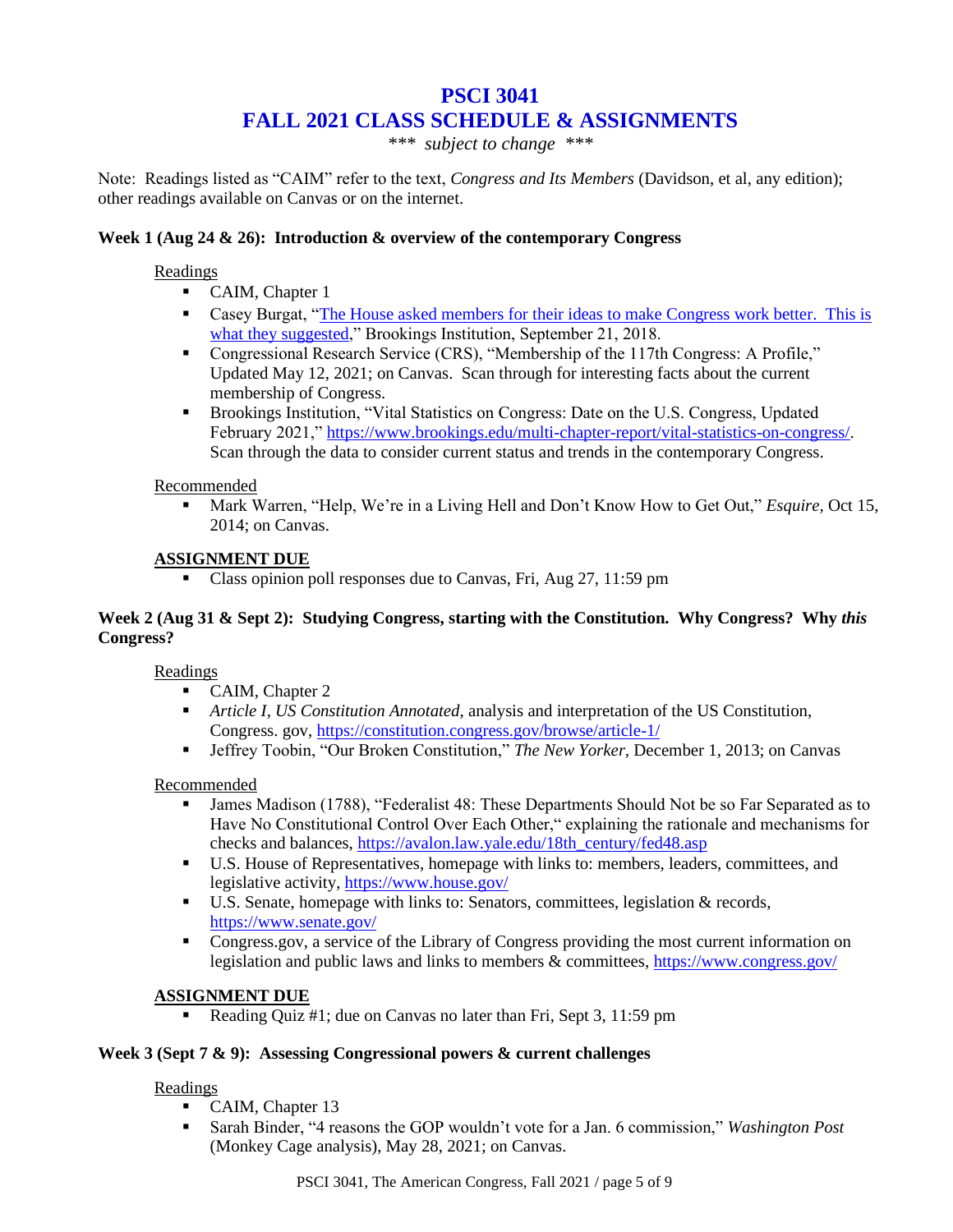- Trudy Ring, "U.S. House Adopts Gender-Neutral Language for Rules Document," *The Advocate*, January 6, 2021; on Canvas.
- Ari Drennen and Sally Hardin, "Climate Deniers in the 117<sup>th</sup> Congress," *Center for American Progress*, March 2021; on Canvas.

## Recommended

- Congressional Research Service (CRS), "Salaries of Members of Congress: Recent Actions and Historical Tables," Updated January 26, 2021; on Canvas.
- Nelson Polsby, "The Institutionalization of the U.S. House of Representatives," *American Political Science Review* Vol. 62, No. 1 (March 1968), available on Canvas
- Scan the many links on "House History," available by the Office of the Historian, U.S. House of Representatives at<http://history.house.gov/Institution/> -- including the "Origins & Development: From the Constitution to the Modern House" link
- Read the U.S. Senate "Origins and Development" essay, from the U.S. Senate Historical Office, available at [http://www.senate.gov/history/instdev.htm.](http://www.senate.gov/history/instdev.htm)

## **ASSIGNMENT DUE**

Reading Quiz  $#2$ ; due on Canvas no later than Fri, Sept 10, 11:59 pm

#### **Week 4 (Sept 14 & 16): Representation in Congress**

#### Readings

- Katherine Schaeffer, Pew Research Center, "The Changing Face of Congress in 7 Charts," March 10, 2021,<https://www.pewresearch.org/fact-tank/2021/03/10/the-changing-face-of-congress/>
- Kathryn Crespin, "U.S. House districts are colossal. What's the right size?" Weldon Cooper Center for Public Service, University of Virginia, November 15, 2017; on Canvas.

#### Recommended

- Hertel-Fernandez, Mildenberger & Stokes, "Legislative Staff and Representation in Congress," *American Political Science Review,* Vol. 113 (Feb. 2019); on Canvas.
- Govtrack.us, to identify and track individual members of Congress and their records, <https://www.govtrack.us/start>
- Center for American Women and Politics, "Women in the U.S. Congress 2021," Rutgers University, [https://cawp.rutgers.edu/women-us-congress-2021.](https://cawp.rutgers.edu/women-us-congress-2021)

#### **ASSIGNMENT DUE**

Analytical Writing Assignment #1; due on Canvas no later than Thu, Sept 16, 11:59 pm

#### **Week 5 (Sept 21 & 23): Allocating representation, redistricting & gerrymandering**

#### Readings

- CAIM, Chapter 3
- Michael Li, "The Redistricting Landscape, 2021–22," Brennan Center for Justice, February 11, 2021; on Canvas.

#### Recommended

- For fun: Chris Kirk, "Can You Solve *Slate's* Gerrymandering Jigsaw Puzzle?" [http://www.slate.com/articles/news\\_and\\_politics/map\\_of\\_the\\_week/2013/08/gerrymandering\\_jig](http://www.slate.com/articles/news_and_politics/map_of_the_week/2013/08/gerrymandering_jigsaw_puzzle_game_put_the_congressional_districts_back_together.html) [saw\\_puzzle\\_game\\_put\\_the\\_congressional\\_districts\\_back\\_together.html](http://www.slate.com/articles/news_and_politics/map_of_the_week/2013/08/gerrymandering_jigsaw_puzzle_game_put_the_congressional_districts_back_together.html)
- Try out the "Redistricting Game" from the USC Annenberg Center, available at <http://www.redistrictinggame.org/index.php>

#### **ASSIGNMENT DUE**

• Reading Quiz #3; due on Canvas no later than Fri, Sept 24, 11:59 pm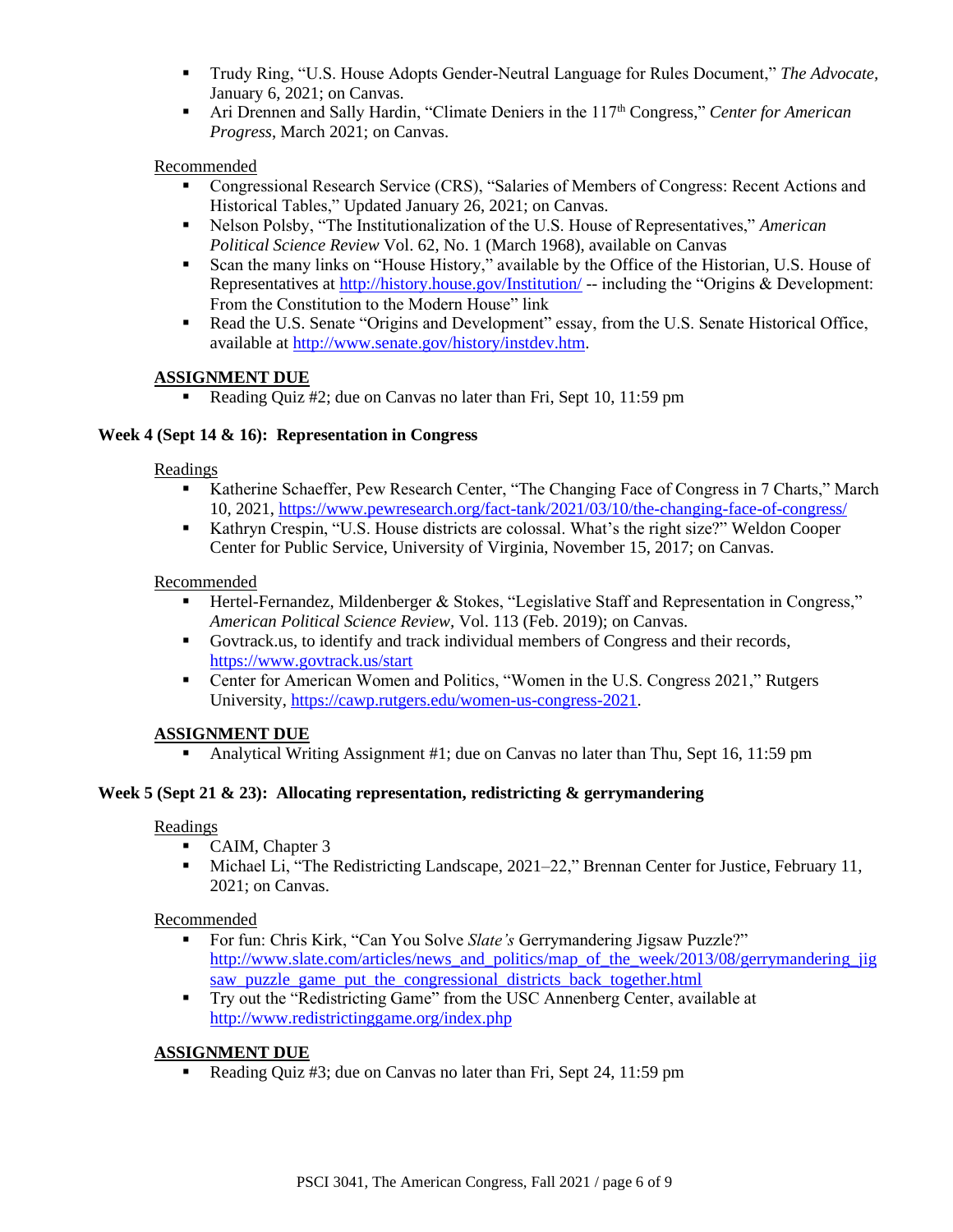#### **Week 6 (Sept 28 & 30): Congressional campaigns & elections**

#### **Reading**

- CAIM, Chapter 4
- Maggie Koerth, "How Money Affects Elections," FiveThirtyEight, September 10, 2018; on Canvas.
- Gary Jacobson, "It's Nothing Personal: The Decline of the Incumbency Advantage in US House Elections," *The Journal of Politics,* Vol. 77 (July 2015); on Canvas.
- Watch: CQ Roll Call elections analyst Nathan L. Gonzales lays out the Senate midterm map "battleground" (using every war idiom he's got): [https://www.rollcall.com/2021/07/01/previewing-the-2022-battle-for-the](https://www.rollcall.com/2021/07/01/previewing-the-2022-battle-for-the-senate/?utm_source=morningheadlines&utm_medium=email&utm_campaign=newsletters&utm_content=07/02/2021)[senate/?utm\\_source=morningheadlines&utm\\_medium=email&utm\\_campaign=newsletters&utm\\_](https://www.rollcall.com/2021/07/01/previewing-the-2022-battle-for-the-senate/?utm_source=morningheadlines&utm_medium=email&utm_campaign=newsletters&utm_content=07/02/2021) [content=07/02/2021](https://www.rollcall.com/2021/07/01/previewing-the-2022-battle-for-the-senate/?utm_source=morningheadlines&utm_medium=email&utm_campaign=newsletters&utm_content=07/02/2021)

#### Recommended

- **•** Ballotpedia, providing objective information on American politics at all levels of government, including campaign & election reports[, https://ballotpedia.org/Legislative\\_Branch](https://ballotpedia.org/Legislative_Branch)
- Cook Political Report, non-partisan newsletter analyzing US campaigns & elections, [http://www.cookpolitical.com](http://www.cookpolitical.com/)
- Opensecrets.org, Center for Responsive Politics, independent research group tracking money in US politics & its effects on elections & public policy,<http://www.opensecrets.org/>
- Vote Smart, providing unbiased information on candidates and elections,<https://votesmart.org/>

## **ASSIGNMENT DUE**

■ Reading Quiz #4; due on Canvas no later than Fri, Oct 1, 11:59 pm

## **Week 7 (Oct 5 & 7): The role of the representative**

#### Reading

- CAIM, Chap 5
- Congressional Research Service (CRS), "Roles and Duties of a Member of Congress: Brief Overview," November 9, 2012; on Canvas.

#### Recommended

■ Kathy Goldschmidt & Bradley J. Sinkaus, "Job Description for a Member of Congress," Congressional Management Foundation, 2018; on Canvas.

## **ASSIGNMENT DUE**

Reading Quiz #5; due on Canvas no later than Fri, Oct 8, 11:59 pm

#### **Week 8 (Oct 12; no class on Thursday, Oct 14): Leaders & parties in Congress**

#### Readings

- Sarah Binder, "Why is Manchin such a thorn in the Democratic Party's side?" *Washington Post* (Monkey Cage analysis), June 10, 2021; on Canvas.
- Smith & Gamm, "The Dynamics of Party Government in Congress," Chap 7 in *Congress Reconsidered,* 12<sup>th</sup> ed. (2021); on Canvas.

#### Recommended

Lee Drutman, "Why The Two-Party System Is Effing Up U.S. Democracy," FiveThirtyEight, June 16 2021; on Canvas.

## **ASSIGNMENT DUE**

▪ Analytical Writing Assignment #2; due on Canvas no later than Thu, Oct 14, 11:59 pm

#### **Week 9 (Oct 19 & 21): Organization of Congress**

## Reading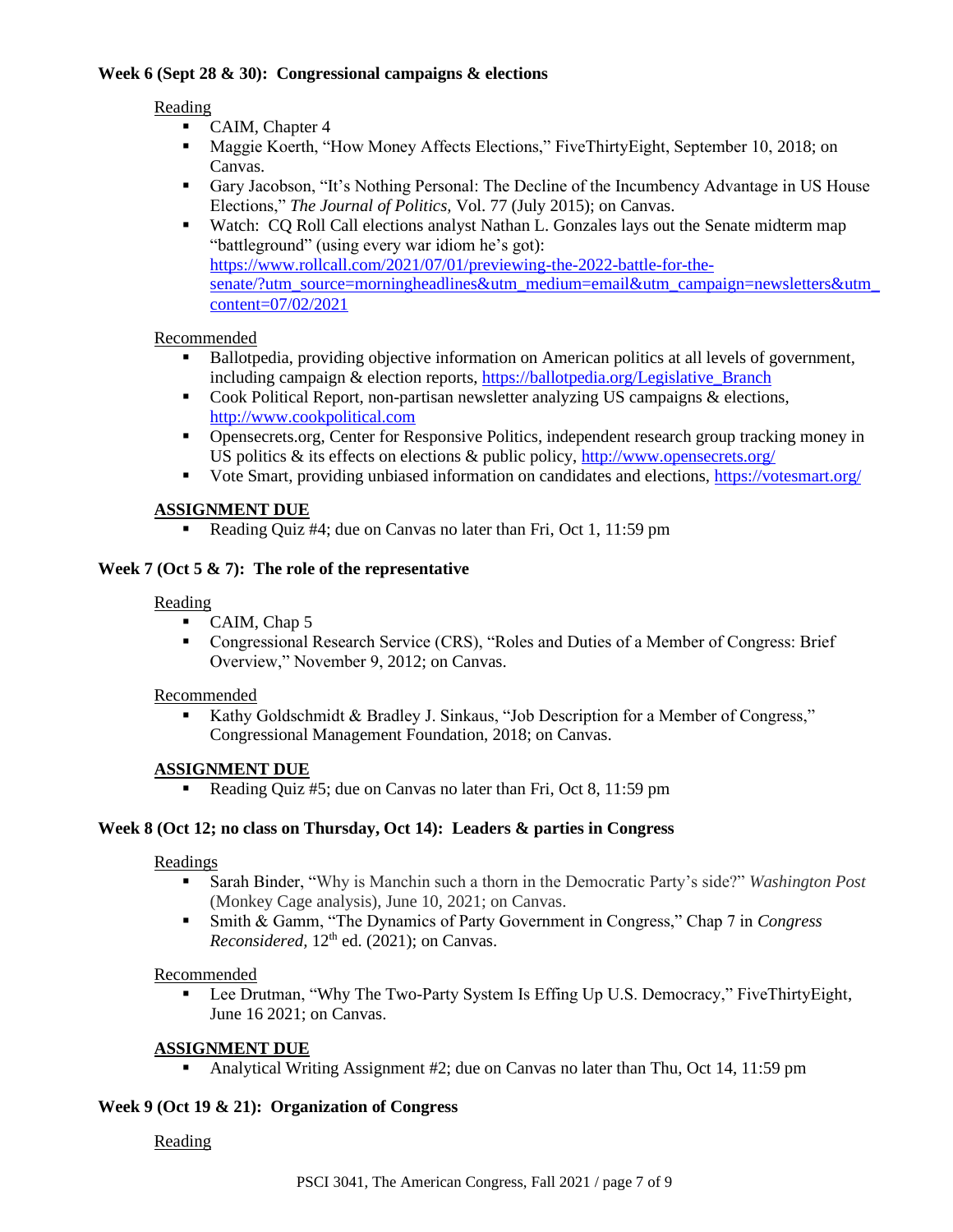■ CAIM, Chapter 6

## Recommended

American Political Science Association (APSA), "Report of the Task Force Project on Congressional Reform," Research Partnerships for Critical Issues," October 29, 2019; on Canvas.

## **ASSIGNMENT DUE**

• Reading Quiz #6; due on Canvas no later than Fri, Oct 22, 11:59 pm

## **Week 10 (Oct 26 & 28): Committees in Congress**

#### Reading

- CAIM, Chapter 7
- Geoffrey Lorenz, "Prioritized Interests: Diverse Lobbying Coalitions and Congressional Committee Agenda Setting," *The Journal of Politics,* Vol 82 (Jan. 2020); on Canvas.

#### Recommended

▪ E. Scott Adler, "Enhancing Committee Productivity through Consensus Building," Testimony before the Select Committee on the Modernization of Congress, U.S. House of Representatives, July 20, 2021; on Canvas.

## **ASSIGNMENT DUE**

• Reading Quiz #7; due on Canvas no later than Fri, Oct 29, 11:59 pm

#### **Week 11 (Nov 2 & 4): Legislative Rules & Procedures**

#### Reading

- CAIM, Chapter 8
- Congressional Research Service, "Introduction to the Legislative Process in the U.S. Congress," Updated November 24, 2020; on Canvas

#### Recommended

- Congressional Research Service (CRS), "House Rules Changes Affecting Floor Proceedings in the 117<sup>th</sup> Congress (2021-2022)," May 13, 2021,<https://fas.org/sgp/crs/misc/R46790.pdf>
- $\blacksquare$  Charles Tiefer, "The obscure, unelected Senate official whose rulings can help or kill a bill's chance to pass," *The Conversation,* 24 May 2021, [https://theconversation.com/the-obscure](https://theconversation.com/the-obscure-unelected-senate-official-whose-rulings-can-help-or-kill-a-bills-chance-to-pass-159686)[unelected-senate-official-whose-rulings-can-help-or-kill-a-bills-chance-to-pass-159686.](https://theconversation.com/the-obscure-unelected-senate-official-whose-rulings-can-help-or-kill-a-bills-chance-to-pass-159686)
- **Exercise Richman, "The Electoral Costs of Party Agenda Setting: Why the Hastert Rule Leads to** Defeat," *The Journal of Politics,* Vol. 77 (Oct 2015); on Canvas.

## **ASSIGNMENT DUE**

Reading Quiz #8; due on Canvas no later than Fri, Nov 5, 11:59 pm

#### **Week 12 (Nov 9 & 11): Legislating & Changing Rules**

#### Reading

- Sarah Binder, "The Struggle to Legislate in Polarized Times," Chapter 9 in *Congress Reconsidered,* 12<sup>th</sup> ed, edited by Lawrence Dodd, Bruce Oppenheimer & C. Lawrence Evans (CQ) Press, 2021); on Canvas.
- Christopher Hickey & Zachary Wolf, "Why Washington Gets So Little Done: Congress is at the Mercy of one Senate Rule, The Filibuster," CNN, Updated June 2, 2021; on Canvas

#### **ASSIGNMENT DUE**

Analytical Writing Assignment #3; due on Canvas no later than Thu, Nov 11, 11:59 pm **Week 13 (Nov 16 & 18): Congressional Decision Making**

## Reading

■ CAIM, Chapter 9